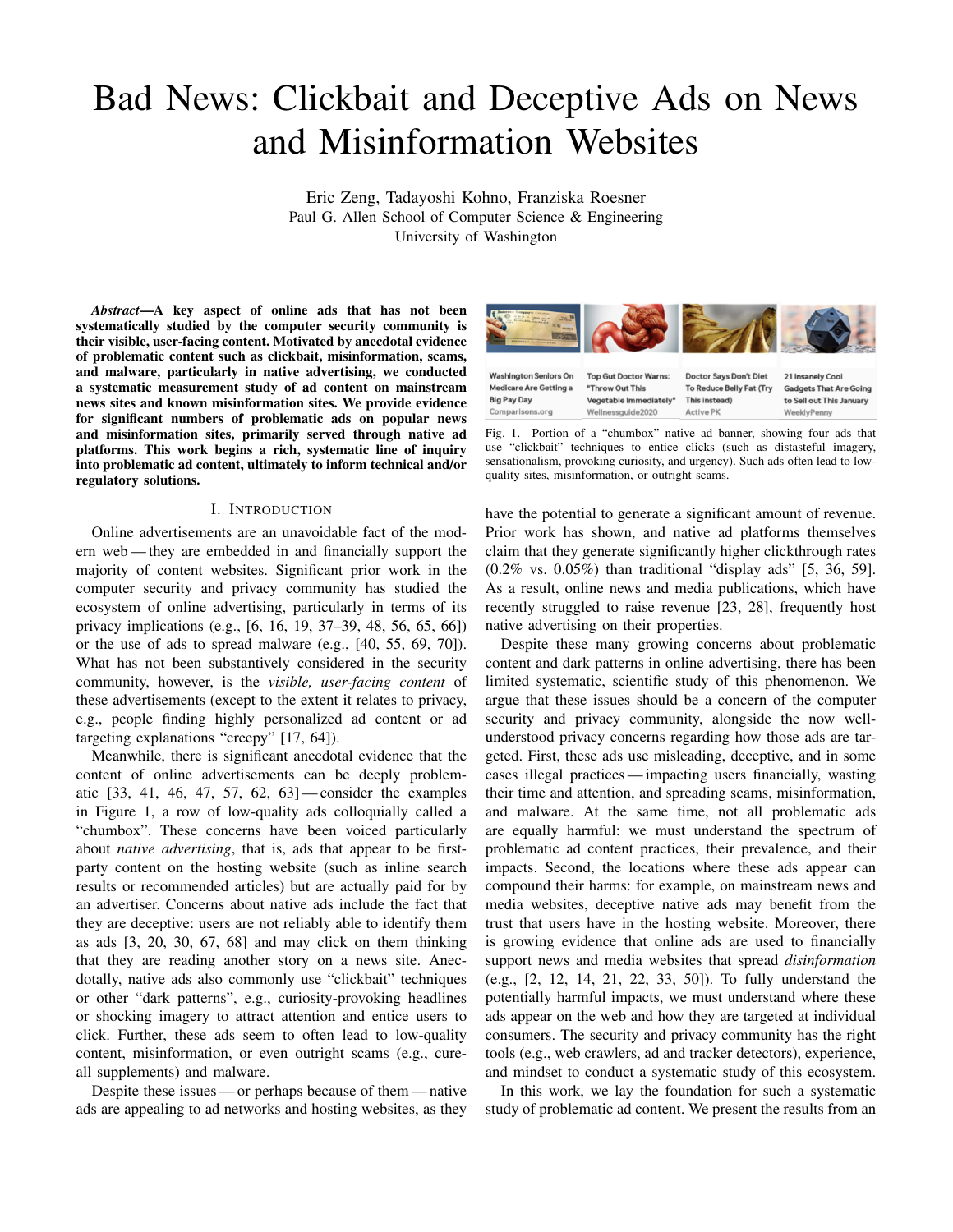initial measurement study of ad content on news, media, and known misinformation websites, and we surface hypotheses and directions for future work in the security and privacy community. Specifically, we focus on the following research questions:

- 1) How prevalent are different types of problematic ad content on the modern web?
- 2) How does the prevalence of problematic ad content *differ* across different types of ads (native vs. display), different ad platforms, and different types of websites (news/media vs. known misinformation)?

We performed a mixed-methods measurement study, using quantitative and qualitative techniques to explore ad content on popular news/media and known misinformation<sup>1</sup> sites in January 2020. Among other findings, we present empirical evidence that native ads use problematic techniques significantly more often than traditional display ads. We also find that both popular news sites and misinformation sites both run a significant amount of problematic ads, but that this phenomenon is not evenly distributed— that is, some sites choose to run problematic ads while others do not. Comparing ad platforms, we find that Taboola is responsible for serving the majority of problematic ads in our dataset, that Google also serves a significant number of problematic ads (though these represent a small percentage of their ads overall), and that there are certain (smaller) native ad platforms that appear more frequently on misinformation sites.

Our results and systematic measurement methodology lay a foundation for future work to further understand this ecosystem — e.g., studying the concrete impacts of problematic ads on users, or the ways that these ads may be targeted at more susceptible populations — in order to ultimately inform technical and/or regulatory solutions.

## II. RELATED WORK

Our work falls within a tradition of studying the security and privacy implications of the online advertising ecosystem. These prior works focused primarily on the privacy-invasive mechanisms of targeted advertising (e.g., [6, 16, 17, 19, 37– 39, 48, 56, 64–66]) and on malicious advertisements that spread malware or perpetrate clickfraud or phishing attacks (e.g., [40, 55, 69, 70]). We argue that the *visible content* of online ads — particularly deceptive or manipulative content must also be systematically studied via scientific web measurement methodologies.

We note that one piece of this picture *has* been rigorously studied: network traces leading to software engineering download attacks revealed that a large fraction were reached via deceptive online ads [46]. Our view here is broader, considering a spectrum of problematic content ranging from time-wasting clickbait to outright scams and download attacks.

In addition to studies of deception in native advertising and anecdotal evidence of problematic ad content discussed in Section I, our work is also thematically related to broader discussions of "dark patterns" [8] on the web and in mobile apps (e.g., [7, 27, 49]). Most closely related is recent work systematically studying affiliate marketing on YouTube and Pinterest [43, 60] and dark patterns on shopping websites [42], though neither considered web ads.

Finally, our work adds to a growing, multi-disciplinary literature studying online mis/disinformation. Most related to our investigation, evidence is emerging (mostly anecdotally) that online advertising plays a role in financially supporting mis/disinformation (e.g., [14, 21, 22, 33, 50]) or directly spreading it (e.g., [34]). In this work, we begin systematically exploring one aspect of this relationship, considering the content of the ads that appear on known misinformation sites.

## III. METHODOLOGY

We designed a rigorous methodology to allow us to study the prevalence of different types of problematic ad content. At a high level, our methodology involved crawling websites of interest, scraping the ads from these sites, and performing a systematic manual qualitative analysis of ad and landing page content for selected samples of ads.

## *A. Input Datasets*

*Mainstream News and Media Sites.* We collected a dataset of 6714 news and media sites from the Alexa Web Information Service API [4], which categorizes websites in the Alexa top 1 million by topic. We scraped all domains in the "News" category, and all domains in subcategories in other top-level categories that ended in "News and Media" or "Magazines and E-Zines". We excluded known misinformation sites.

*Misinformation Sites.* We compiled a dataset of 1158 known misinformation websites (spreading political disinformation, hoaxes, conspiracies, and other misleading and false content) based on a combination of existing sources [1, 18, 29, 35, 44, 51, 52, 54]. These lists are surely incomplete, but allow us to study ads on *known* misinformation sites.

#### *B. Crawling Infrastructure*

We built a web crawler using Puppeteer [26], a browser automation and instrumentation library for the Chromium browser. Our crawler takes a URL as input, visits the URL, identifies each ad on the page using the EasyList filter list for Adblock Plus [15], a popular list of CSS selectors and domains used by many ad blockers to detect ads and trackers. The crawler screenshots each ad, stores its HTML content, and then clicks on each ad, and screenshots and scrapes the landing page.

Because ads that appear on a site's homepage may differ from those on article pages (e.g., some sites show native ads only at the bottom of articles), we crawled both the homepage and one article page for each site in our dataset. We found the URLs for articles using three heuristics: extracting the RSS feed from the site's HTML metadata, guessing the RSS feed

<sup>&</sup>lt;sup>1</sup>Information that is deliberately false is often called "disinformation", while unintentionally incorrect information is called "misinformation" [31]. For simplicity, we default to the term *misinformation*, as we do not always know — and do not aim to clarify — the underlying intent of the creator.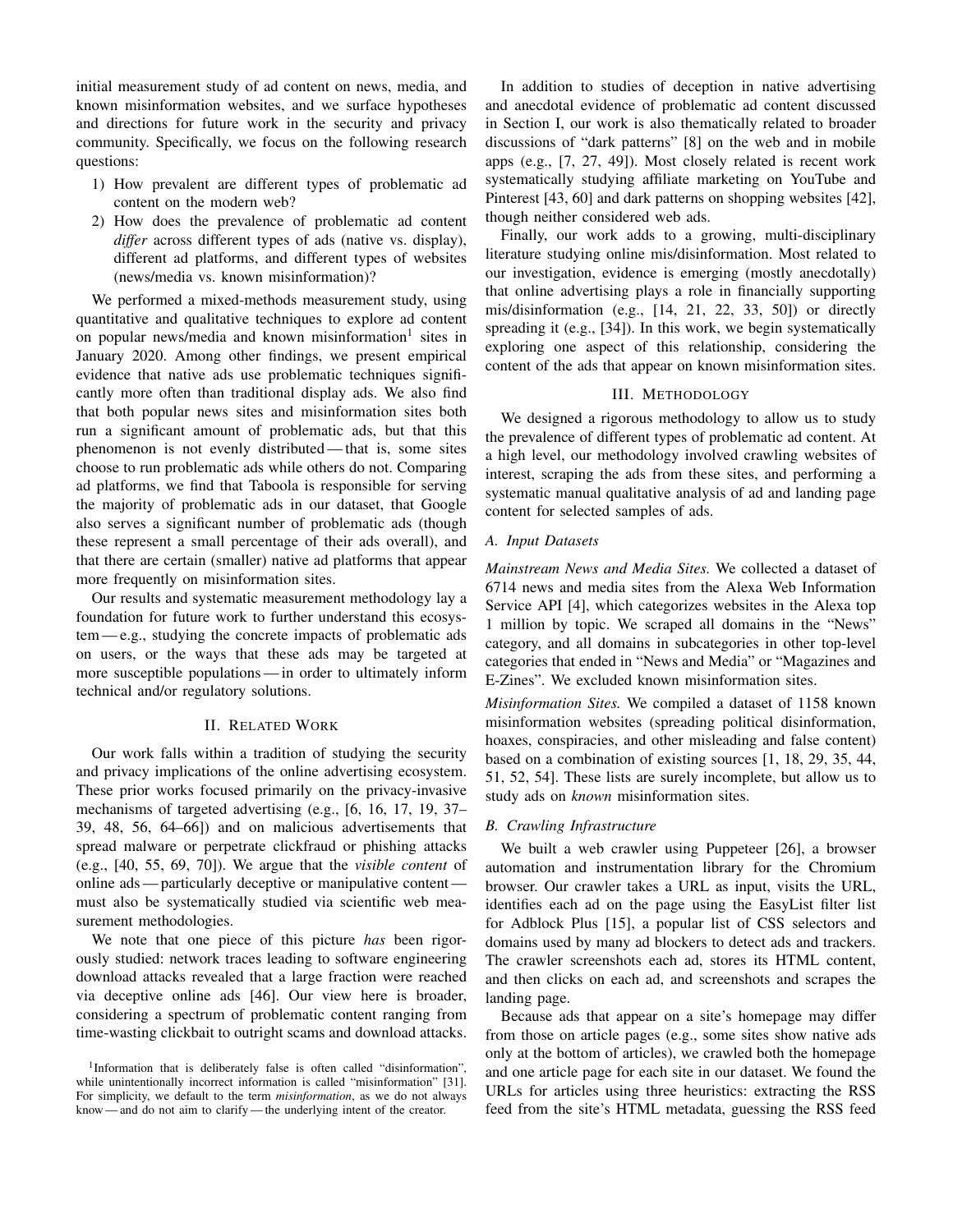by appending "/feed" or "/rss" to the domain, and randomly clicking links on the homepage and using Firefox's Readability library [45] (which transforms web articles into a simpler format) as an article-detection heuristic.

Clicking on ads raises ethical questions, since advertisers pay per click. We note that prior works have used similar methodologies [55, 69] and that even loading ads can lead to (smaller) costs (per impression). We believe that our measurements were small-scale compared to the overall business of the companies potentially impacted, and that fully studying this ad ecosystem, including landing pages, is crucial to understanding and reducing problematic content online.

*Identifying Ad Platforms.* In addition to studying the content of the ads, we are also interested in the ad platforms responsible for delivering ads. The process for serving an individual ad is complex: often many companies are involved in taking an ad from an advertiser to a publisher, via supply side providers, ad exchanges, demand side providers, and ad servers. For the purposes of this study, we attempt to identify the third-party platform used directly by publishers to allow ads to run on their websites, such as Google Ad Manager. These platforms usually appear as a Javascript file or iframe embedded in the publisher's website (i.e., the host website).

To identify these publisher-side ad platforms, we use two complementary approaches. First, we detected well-known platforms like Google Ad Manager, Taboola, and Outbrain using CSS selectors that match HTML classes that we determined to be associated with the platform, based on manual inspection. For native ads that contain multiple ads in a single area, we also built selectors to split each individual ad into a separate record in our database. Second, for each DOM subtree we detected as an ad, we recorded each third-party resource in the subtree (iframes, anchors, images, and scripts), as well as any modifications made to the subtree via thirdparty Javascript elsewhere in the document. Post-crawl, we manually identified the publisher-side ad platform or other entity (e.g., ad exchange or third-party image host) behind the 100 most popular third-party resources— we did this by examining the resources and reading promotional materials or documentation at the domain of the resources. Lastly, we labeled the ad platforms we identified in both approaches as either native ad platforms or display ad platforms, based on how they describe their own product on their websites.

*Studying Site-Based, Not Profile-Based, Targeting.* To enable comparisons between ads that appear on different types of sites, we wanted to maximize the chance that if we see a problematic ad, it was served based on the site we were visiting, not on the fact that our crawler has visited many misinformation sites in the past.

We thus visit each site using a separate browser instance in a new Docker container (i.e., containing no tracking cookies or other persistent browser state), to approximate a new user without a tracking profile. However, we must assume that the ad ecosystem may nevertheless successfully track our crawler, even across Docker instances, using fingerprinting, IP targeting, and other techniques [16, 48]. Embracing this reality, we thus "warm" the profile of our crawler by visiting all the sites in our input datasets twice, in random order, collecting data only on the second run (still using new containers for each site in each run). In other words, we ensure that the crawler's browsing profile looks consistent throughout the measurement to any ad networks able to fingerprint our crawler.

*Crawls.* We created our dataset during January 15-19, 2020, successully crawling 6498 mainstream news sites (plus 5831 articles) and 1055 misinformation sites (plus 863 articles). Across these pages, we detected 81,870 ads, 55,045 of which were visible HTML elements.

## *C. Qualitative Analysis*

Finally, we qualitatively analyzed and labeled the ads we observed on a subset of the websites we crawled. We generated a codebook to describe different types of problematic ads we observed in a preliminary analysis of the dataset, with each code describing a set of ads with similar advertisers, products, and advertising tactics. Our codes ranged from ads for things that could cause material harm, such as potentially misleading ads for supplements and investment pitches, to ads that people find irritating, such as ads for celebrity news content farms. The codebook was informed by prior academic research, regulations, and journalism on deceptive advertising, clickbait, malvertising, and advertising industry practices [20, 33, 41, 46, 47, 57, 62, 63]. The full codebook with definitions is included in the Appendix, and these categories are also listed in each table in our results.

Because we crawled 55,045 ads in total, we could only manually analyze a subsample of our dataset. For this preliminary work, we coded three different samples of websites, focusing on sites that users visit most: (1) 100 of the most popular news sites and their articles, (2) 100 of the most popular misinformation sites and their articles, and (3) 100 news sites (and articles) that have a similar popularity to the misinformation set. For the first and second samples, we discarded sites that our crawler could not reach and supplemented them with additional sites from the ranked lists until our sample size was 100 for each. The third sample allows us to control for the effect of site popularity on the types of ads that appear.

For each site in the samples, we coded each ad that appeared on the home page and article page, using a single code per ad. In total, we coded 2058, 1308, and 2048 ads from the top 100 news sites, top 100 misinformation sites, and 100 similar popularity news sites respectively, for a total of 5414 ads.

#### *D. Limitations*

Our dataset contains a significant number ads of that could not be analyzed, because they were *not initialized* and were not rendered, or because of being *occluded* by other site content. Our crawler was unable to take screenshots of approximately one-third of ads detected using Easylist, because they were uninitialized and had zero height and/or width. Of the 5413 ads in our manually labeled sample, 1813 had no screenshot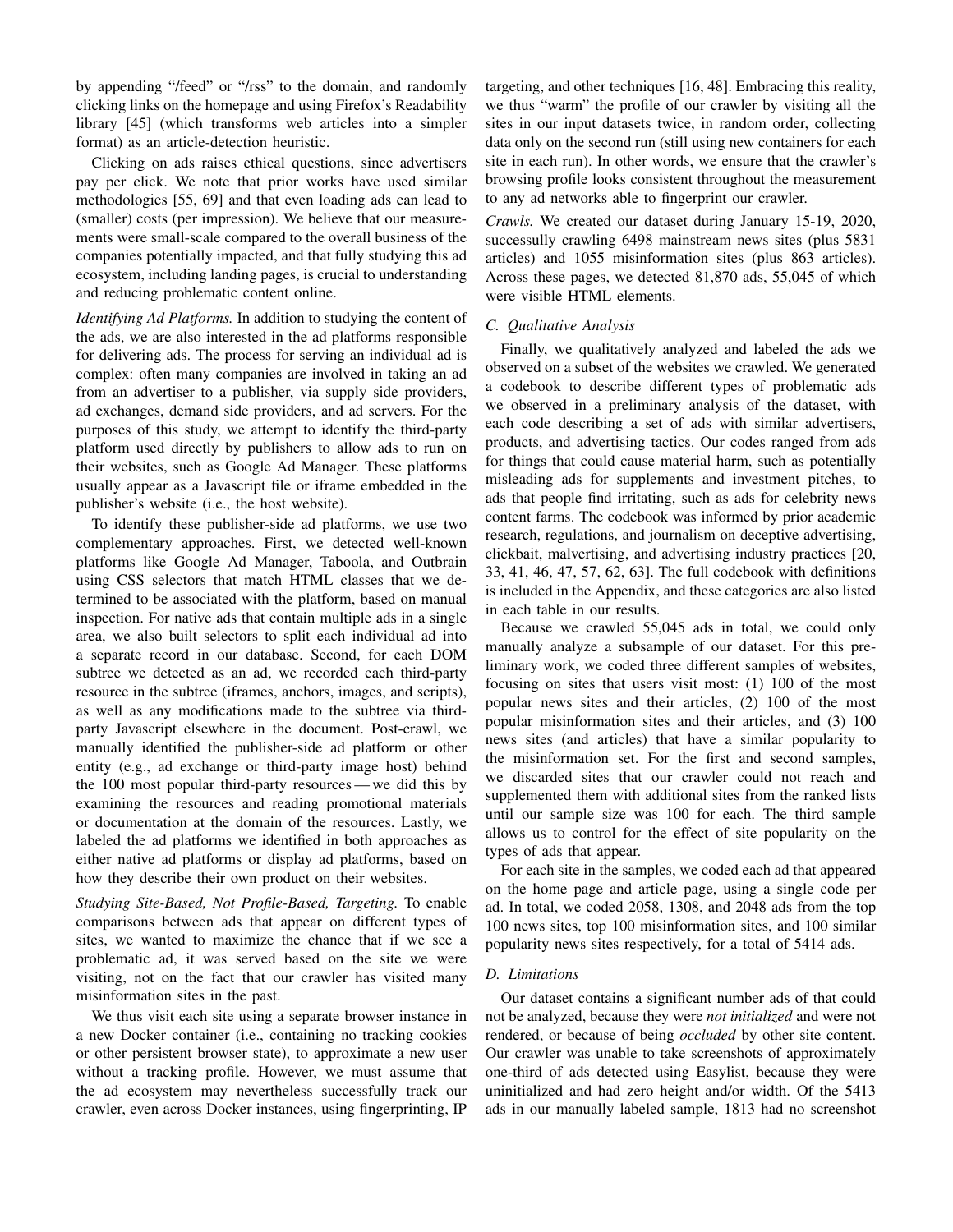|                               |       | Display Ad Platforms |              |        |                |          |              | Native Ad Platforms |                |          |                |             |          |
|-------------------------------|-------|----------------------|--------------|--------|----------------|----------|--------------|---------------------|----------------|----------|----------------|-------------|----------|
| Code                          | Total | Amazon               | Concert      | Google | TownNews       | Subtotal | Outbrain     | PowerInbox          | RevContent     | Taboola  | Zergnet        | Subtotal    | Unknown  |
| Content Farms                 | 283   | $\Omega$             | $\mathbf{0}$ | 13     | $\mathbf{0}$   | 13       | $\mathbf{0}$ | $\Omega$            |                | 178      | 87             | 266         |          |
| <b>Insurance Advertorials</b> | 96    | $\Omega$             | $\mathbf{0}$ | 21     | 0              | 21       |              |                     | 15             | 59       | $\Omega$       | 74          |          |
| <b>Investment Pitches</b>     | 43    |                      | $\mathbf{0}$ | 10     | 0              | 10       |              |                     | 6              | 24       | $\Omega$       | 32          |          |
| Misleading Political Poll     | 14    | $\Omega$             | $\Omega$     | 10     | 0              | 10       |              |                     |                |          |                |             |          |
| Mortgage Advertorials         | 29    | $\Omega$             | $\Omega$     | 4      | 0              |          |              |                     |                | 21       | $\Omega$       | 25          |          |
| Potentially Unwanted Software | 8     | $\Omega$             | $\mathbf{0}$ |        | 0              |          |              |                     |                |          | $\Omega$       |             |          |
| Product Advertorials          | 103   | $\Omega$             | $\mathbf{0}$ | 8      | 0              | 8        |              |                     |                | 92       | $\Omega$       | 94          |          |
| Sponsored Editorials          | 50    | $\theta$             | $\mathbf{0}$ | 29     | 0              | 29       |              |                     |                | 9        | $\Omega$       | $\mathbf Q$ | 12       |
| Sponsored Search              | 196   | $\Omega$             | $\Omega$     | 17     | $\Omega$       | 17       | $\Omega$     |                     | $\Omega$       | 177      | $\Omega$       | 177         |          |
| Supplements                   | 256   | $\mathbf{0}$         | $\mathbf{0}$ | 106    | $\mathbf{0}$   | 106      | $\mathbf{0}$ | $\overline{c}$      | 38             | 98       | $\mathbf{0}$   | 138         | 12       |
| Problematic Ads Subtotal      | 1078  | $\overline{0}$       | $\mathbf{0}$ | 225    | $\mathbf{0}$   | 225      | $\mathbf{0}$ | 4                   | 66             | 659      | 87             | 816         | 37       |
| Charities and PSAs            | 17    | $\mathbf{0}$         | $\mathbf{0}$ | 17     | $\mathbf{0}$   | 17       | $\Omega$     | $\Omega$            | $\Omega$       | $\Omega$ | $\Omega$       | $\Omega$    | $\Omega$ |
| Political Campaign            | 28    | $\Omega$             | $\mathbf{0}$ | 12     | 0              | 12       |              |                     |                | $\Omega$ |                |             | 16       |
| Products and Services         | 1214  | $\Omega$             | 8            | 1050   |                | 1059     |              |                     | $\Omega$       | 93       | $\Omega$       | 96          | 59       |
| Self-Link                     | 82    | $\mathbf{0}$         | 8            | 28     |                | 37       | 5            | $\Omega$            |                | 17       | $\overline{0}$ | 26          | 19       |
| Benign Ads Subtotal           | 1341  | $\overline{0}$       | 16           | 1107   | 2              | 1125     | 6            | $\overline{c}$      | $\overline{4}$ | 110      | $\overline{0}$ | 122         | 94       |
| <b>Total Coded</b>            | 2419  | $\overline{0}$       | 16           | 1332   | $\overline{c}$ | 1350     | 6            | 6                   | 70             | 769      | 87             | 938         | 137      |
| Occluded/Uninitialized Ads    | 2995  |                      | 16           | 1666   |                | 1690     | 292          |                     | 16             | 72       | 45             | 425         | 876      |
| Grand Total                   | 5414  |                      | 32           | 2998   | 9              | 3040     | 298          |                     | 86             | 841      | 132            | 1363        | 1013     |

Raw counts of coded ads across ad platforms, from the samples of misinformation, top news, and similar popularity news sites. Subtotals for native ad platforms and display ad platforms are listed inline. The percentage of a particular ad code contributed by a platform can be calculated by dividing the cell by the row-wise total (e.g., 55% of ads for investment pitches were served by Taboola, or 24/43). The percentage of ads within a platform of a specific code can be calculated by dividing the cell by the column-wise total (e.g., 8% of Google Ads were labeled as "Supplements", or 106/1332).

(33.5%), and 1182 (21.8%) were occluded or otherwise did not contain meaningful content. While the percentage of occluded and uninitialized ads were similar across our three samples of coded ads (40-47%), we observed that a substantially larger number of display ads, primarily from Google, were not rendered compared to native ads (56% vs. 31%).

To sanity check the quality of the data we collected via our crawler, we ran the ad detection algorithm described above in a standard desktop browser on 10 randomly sampled news and misinformation sites, and found 55.2% of ads were uninitialized, occluded, or otherwise false positives, compared to 58.3% on the same sites in our crawled dataset, suggesting that our crawled data is similar to what users actually see.

We suggest several reasons why some ads were not loaded or visible: (1) the elements were false positives in the ad blocker's detection algorithm, (2) the Docker environment and virtual frame buffer interfered with the browser's rendering, (3) content on the website, such as sign-up interstitials or cookie banners, occluded the ad content, and (4) the ad platform chose not to fill the ad space, e.g., due to detecting our visits as anomalous, low demand for ads, or high latency during real-time bidding. In drawing our conclusions, we assume that the distribution of problematic content among the ads that did not load because of the crawling environment is similar to that among the ads that did. Future work must validate this assumption and address this measurement challenge.

Additionally, our method for identifying ad platforms was not comprehensive (we did not identify ad platforms for 20.7% of the ads crawled), nor does it perfectly describe the entity "responsible" for working with problematic advertisers. For example, sites might configure Google Ad Manager to allow ads from a third-party ad exchange, where many third-party supply-side providers may bid on the site's ad inventory. Nevertheless, we chose to investigate the ad platforms used directly by publishers, as these platforms often have content policies in place against malicious and harmful content [24, 25, 61].

## IV. RESULTS

## *A. Which ad platforms show problematic ads?*

We first investigate whether native ad platforms are the primary culprit for problematic content in ads on news and misinformation sites. Table I shows the count of each ad content code across *all* of our samples, comparing their prevalence across native and traditional display ad platforms.

Based on the subtotals for all native ad platforms and display ad platforms, we highlight several high-level conclusions. First, a significant fraction of all coded ads contain some kind of problematic content: of the 2419 ads we coded, 1078 of (44.6%) them were labeled as problematic. Second, native ads are indeed primarily responsible for these issues: 87% of native ads (that loaded during the crawl) were labeled as problematic, compared to 20% of display ads. Third, however, display ads do also include non-trivial numbers of problematic ads (particularly for supplements) — thus, conversations about ad content should not focus exclusively on native ads.

Next, we analyze the prevalence of problematic ads on specific ad platforms, from two perspectives. First, which ad platforms serve the largest absolute number of problematic ads, contributing most to what users see? Second, which ad providers serve disproportionately many problematic ads, as a fraction of all ads they serve?

We observe that Taboola served the largest number of problematic ads in our samples (61.1% of all problematic ads), and that proportionally, most of the ads served by Taboola were problematic (85.7%). Taboola also served a large diversity of problematic ads: we saw examples for all categories in our codebook except for misleading political polls. By contrast, other native ad platforms with significant numbers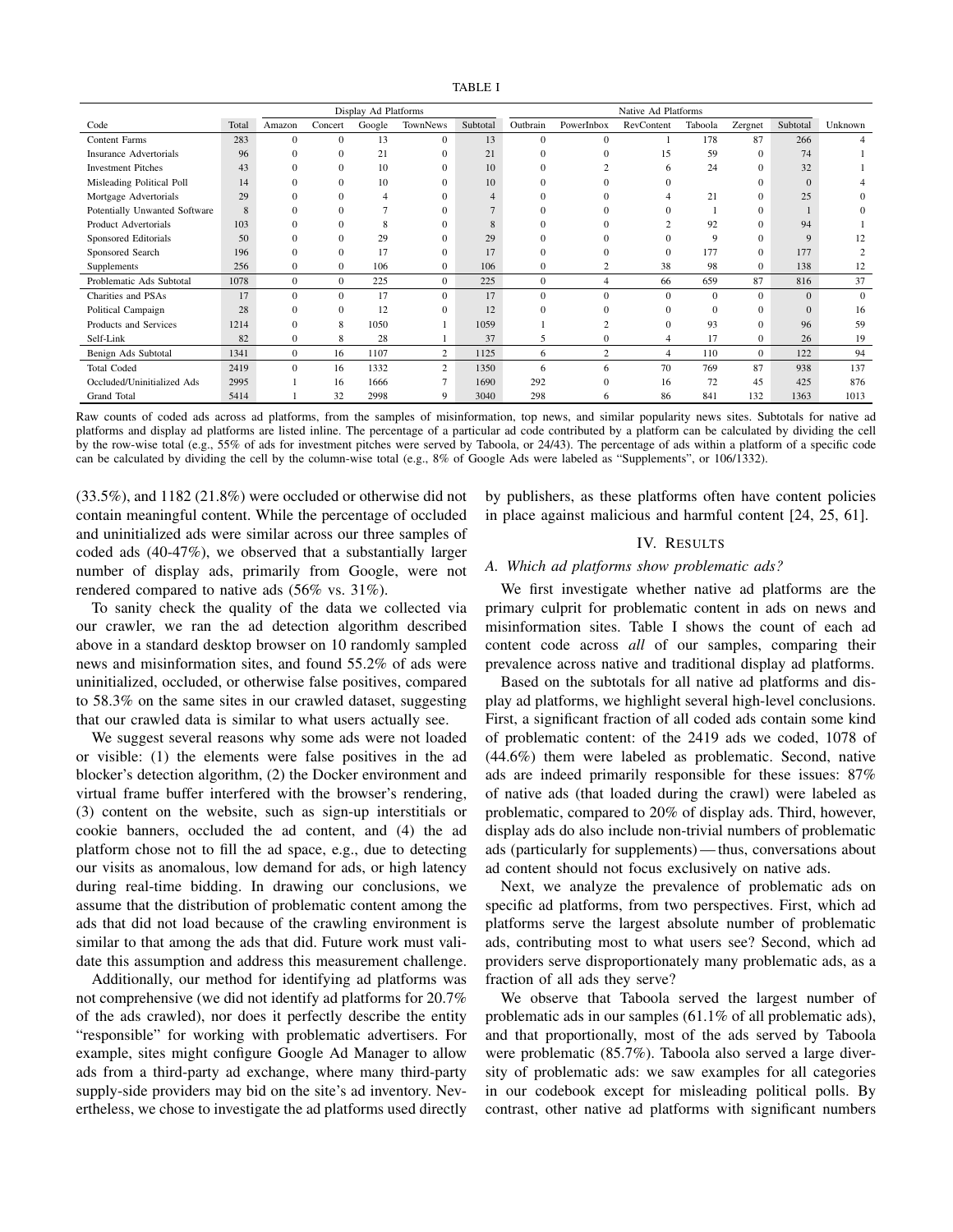|                               |             |          | Top 100 News |         |             | Top 100 Misinfo |          |         |                | 100 Popularity Adjusted News |             |         |
|-------------------------------|-------------|----------|--------------|---------|-------------|-----------------|----------|---------|----------------|------------------------------|-------------|---------|
|                               |             | Homepage |              | Article |             | Homepage        |          | Article |                | Homepage                     |             | Article |
| Code                          | $\mathbf n$ | $\%$     | $\mathbf n$  | $\%$    | $\mathbf n$ | $\%$            | n        | $\%$    | $\mathbf n$    | $\%$                         | $\mathbf n$ | $\%$    |
| Content Farms                 | 46          | 12.5%    | 66           | 12.1%   | 3           | $1.5\%$         | 62       | 15.4%   | 37             | 9.4%                         | 69          | 13.7%   |
| Insurance Advertorials        | 18          | 4.9%     | 21           | 3.9%    | 6           | 2.9%            | 20       | 5.0%    | 5              | $1.3\%$                      | 26          | 5.2%    |
| <b>Investment Pitches</b>     | 9           | 2.4%     | 10           | 1.8%    | 5           | 2.4%            | 10       | 2.5%    | $\overline{c}$ | $0.5\%$                      | 7           | 1.4%    |
| Mortgage Advertorials         | $\Omega$    | $0.0\%$  | 13           | 2.4%    | $\Omega$    | $0.0\%$         | 5        | 1.2%    | 1              | 0.3%                         | 10          | 2.0%    |
| Misleading Political Polls    | 1           | 0.3%     | 1            | 0.2%    | 5           | 2.4%            |          | 1.7%    | $\Omega$       | $0.0\%$                      | $\Omega$    | $0.0\%$ |
| Potentially Unwanted Software | $\Omega$    | $0.0\%$  | 1            | 0.2%    | 3           | 1.5%            | 2        | 0.5%    | $\Omega$       | $0.0\%$                      | 2           | 0.4%    |
| Product Advertorials          | 12          | $3.3\%$  | 33           | 6.1%    | $\Omega$    | $0.0\%$         | 16       | 4.0%    | 8              | 2.0%                         | 34          | 6.7%    |
| Sponsored Editorials          | 14          | 3.8%     | 11           | 2.0%    | 1           | $0.5\%$         | $\Omega$ | 0.0%    | 14             | 3.6%                         | 10          | 2.0%    |
| Sponsored Search              | 39          | 10.6%    | 56           | 10.3%   | 6           | 2.9%            | 41       | 10.2%   | 20             | 5.1%                         | 34          | 6.7%    |
| Supplements                   | 22          | $6.0\%$  | 72           | 13.2%   | 35          | 17.1%           | 73       | 18.2%   | 11             | 2.8%                         | 43          | 8.5%    |
| Problematic Ads Subtotal      | 161         | 43.6%    | 284          | 52.1%   | 64          | 31.2%           | 236      | 58.7%   | 98             | 24.9%                        | 235         | 46.6%   |
| Charities and PSAs            | 7           | $2.0\%$  | $\Omega$     | $0.0\%$ | 3           | $1.5\%$         | 1        | 0.3%    | $\overline{4}$ | 1.1%                         | 2           | 0.4%    |
| Political Campaigns           | $\Omega$    | $0.0\%$  | 3            | 0.6%    | 10          | 5.0%            | 13       | 3.3%    | 1              | 0.3%                         | 1           | 0.2%    |
| Products and Services         | 179         | 51.6%    | 240          | 45.5%   | 124         | 61.7%           | 143      | 36.4%   | 273            | 72/6%                        | 255         | 51.7%   |
| Self Links                    | 22          | $6.0\%$  | 18           | 3.3%    | 4           | 2.0%            | 9        | 2.2%    | 18             | 4.6%                         | 11          | 2.2%    |
| Benign Ads Subtotal           | 208         | 56.4%    | 261          | 47.9%   | 141         | 68.8%           | 166      | 41.3%   | 296            | 75.1%                        | 269         | 53.4%   |
| Total # of Ads Coded          | 369         |          | 545          |         | 205         |                 | 402      |         | 394            |                              | 504         |         |
| Occluded/Uninitialized Ads    | 466         |          | 678          |         | 255         |                 | 446      |         | 594            |                              | 556         |         |

TABLE II

Counts of ads we labeled across our samples of news and misinformation sites. Percentages are computed columnwise (with the total number of coded ads as the denominator). We do not see evidence for substantial differences in the prevalence of problematic ad content across these samples.

of ads in our samples served a more concentrated selection of problematic ad types: 100% of the ads on the Zergnet network were for content farm-style articles and slideshows, and 57.6% of all RevContent ads advertised some sort of supplement.

Google was the most popular ad platform in our sample, making up nearly the entirety of the display ads that we coded. While most ads served through Google were benign ads for various products and services, 16.9% of Google-served ads were problematic, accounting for 20.8% of problematic ads in our samples. While Google's platform does not serve as many problematic ads proportionally, due to its large volume of ads in general, we note that the number of problematic ads it serves is substantial, second only to Taboola.

These results suggest that while the advertising ecosystem is large and complex, a large proportion of problematic content flows through large platforms popular with publishers, like Google Ads and Taboola. Efforts to eliminate problematic ads could start by focusing on regulating or improving ad content moderation on these platforms.

#### *B. Are problematic ads more frequent on misinfo. sites?*

We next consider whether problematic ads appear disproportionately more often on misinformation sites, compared to legitimate news/media sites. We initially hypothesized that we would see such a difference, because news sites might choose to include higher quality ads, and/or because the ad targeting ecosystem might be more likely to serve problematic ads to misinformation sites. Table II investigates this relationship, breaking down labeled ads between the three samples of websites, considering both homepages and article pages.

We draw several conclusions. First, although we see some differences, the numbers are small — overall, we do *not* see evidence for significant differences between the types of sites.

|--|

|                                                        | Mainstream News      |                       | Misinformation       |                      |  |  |
|--------------------------------------------------------|----------------------|-----------------------|----------------------|----------------------|--|--|
| Avg. # of Ads/Page                                     | Homepage             | Article               | Homepage             | Article              |  |  |
| All Ads<br>Display Ads<br>Native Ads                   | 5.80<br>5.57<br>0.23 | 6.37<br>5.22<br>1.15  | 2.37<br>1.78<br>0.59 | 5.16<br>2.79<br>2.37 |  |  |
| All Coded Ads<br>Coded Display Ads<br>Codes Native Ads | 8.27<br>6.89<br>1.38 | 12.35<br>9.05<br>3.30 | 4.90<br>4.53<br>0.37 | 8.88<br>6.58<br>1.38 |  |  |

Average number of ads per page. Top: Ads on *all* crawled pages. Bottom: Manually labeled ads. While mainstream news sites tend to have more ads on the homepage, misinformation sites run more native ads. (Note that the native ad fraction is an underestimate, since uncommon, unknown ad providers are considered display ads here.)

In other words, it does not appear that visitors to popular misinformation sites are significantly more likely to encounter problematic ads. Second, in all samples, problematic ads appear more on articles than homepages. This may be because some sites "hide" problematic ads beyond the homepage.

Without automated classification of problematic ads, we cannot consider the prevalence of these issues below the topranked websites that we studied manually. However, recall that our measurement infrastructure automatically identifies a set of popular ad providers associated with ads. Based on this metadata, which is available even for ads that did not load properly, we can estimate the proportion of native ads in our *whole* crawled dataset, i.e., thousands of sites.

Table III shows the average number of native and display ads per page, for sites in our full dataset. On average, we see that news sites run more ads than misinformation sites on their homepages, but both run similar numbers of ads on their articles. However, news sites appear to use a significantly greater fraction of display ads compared to misinformation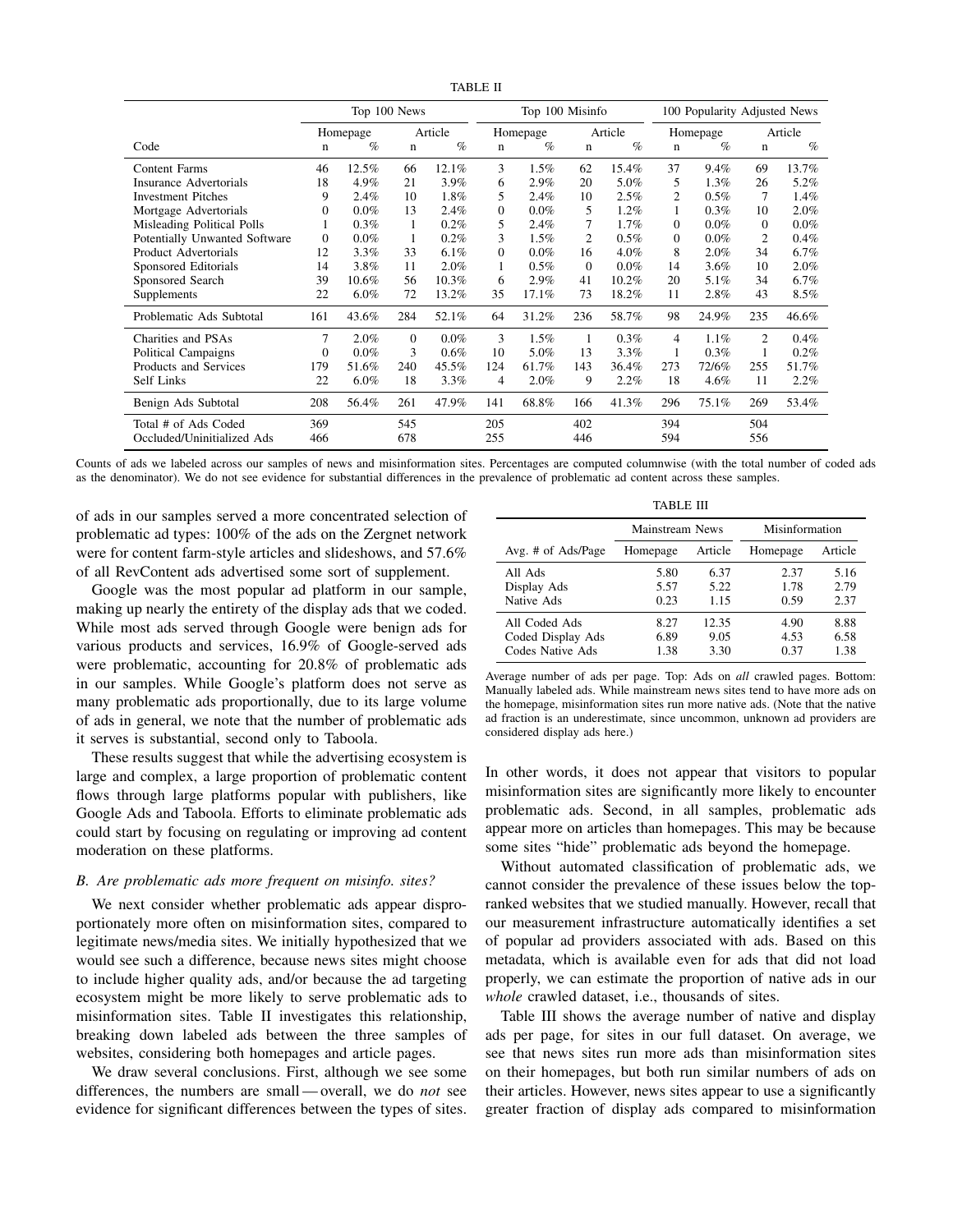| FA BI . |
|---------|
|---------|

|                       | Top 100 News |         | Top 100 Misinfo |         | 100 Popularity Adjusted News |         |  |  |
|-----------------------|--------------|---------|-----------------|---------|------------------------------|---------|--|--|
|                       | Homepage     | Article | Homepage        | Article | Homepage                     | Article |  |  |
| Some Problematic Ads  | 43           | 44      | 24              | 42      | 29                           | 40      |  |  |
| Ads, None Problematic | 54           | 47      | 47              | 34      | 61                           | 50      |  |  |
| No Ads                |              |         | 29              | 24      |                              |         |  |  |

Counts (or percents) of sites in our three samples that include no ads, only "clean" ads, and at least one problematic ad. Problematic ads are clustered: a large fraction of sites in each sample include only "clean" ads. We caution that these are underestimates, due to ads that were not loaded. TABLE V

|              |             | Misinformation |           |              |         | Mainstream News |           |             |         |       |
|--------------|-------------|----------------|-----------|--------------|---------|-----------------|-----------|-------------|---------|-------|
|              |             |                | Home Page |              | Article |                 | Home Page |             | Article |       |
| Platform     | Ad Format   | $\mathbf n$    | $\%$      | $\mathbf n$  | $\%$    | $\mathbf n$     | $\%$      | $\mathbf n$ | $\%$    | Total |
| Ad Butler    | Display     | 1              | $0.0\%$   | 1            | $0.0\%$ | 109             | 0.3%      | 102         | 0.3%    | 213   |
| Amazon       | Display     | 5              | 0.2%      | 10           | 0.2%    | 23              | 0.1%      | 50          | 0.1%    | 88    |
| AuctionNudge | Display     | $\overline{0}$ | $0.0\%$   | $\mathbf{0}$ | $0.0\%$ | $\overline{c}$  | $0.0\%$   | 1           | $0.0\%$ | 3     |
| Concert      | Display     | $\overline{0}$ | $0.0\%$   | $\mathbf{0}$ | $0.0\%$ | 77              | 0.2%      | 72          | 0.2%    | 149   |
| Google       | Display     | 1322           | 52.8%     | 1572         | 35.3%   | 25753           | 68.3%     | 20947       | 56.3%   | 49594 |
| TownNews     | Display     | $\overline{0}$ | 0.0%      | $\Omega$     | 0.0%    | 452             | 1.2%      | 321         | 0.9%    | 773   |
| Connatix     | Interactive | 1              | $0.0\%$   | $\mathbf{0}$ | $0.0\%$ | 20              | 0.1%      | 35          | 0.1%    | 56    |
| Insticator   | Interactive | 3              | 0.1%      | 4            | 0.1%    | 168             | 0.4%      | 169         | 0.5%    | 344   |
| AdBlade      | Native      | 13             | 0.5%      | 47           | 1.1%    | $\theta$        | 0.0%      | 18          | $0.0\%$ | 78    |
| content.ad   | Native      | 163            | $6.5\%$   | 495          | 11.1%   | 3               | 0.0%      | 165         | 0.4%    | 826   |
| FeedNetwork  | Native      | 8              | 0.3%      | $\Omega$     | 0.0%    | $\mathbf{0}$    | $0.0\%$   | $\Omega$    | $0.0\%$ | 8     |
| <b>MGID</b>  | Native      | 58             | 2.3%      | 234          | 5.3%    | $\Omega$        | 0.0%      | 75          | 0.2%    | 367   |
| Outbrain     | Native      | 15             | $0.6\%$   | 148          | 3.3%    | 694             | 1.8%      | 1470        | 4.0%    | 2327  |
| PowerInbox   | Native      | 20             | $0.8\%$   | 43           | 1.0%    | $\theta$        | 0.0%      | 1           | $0.0\%$ | 64    |
| RevContent   | Native      | 197            | 7.9%      | 567          | 12.7%   | 55              | 0.1%      | 418         | 1.1%    | 1237  |
| Taboola      | Native      | 111            | 4.4%      | 452          | 10.2%   | 1336            | 3.5%      | 5866        | 15.8%   | 7765  |
| Zergnet      | Native      | 69             | 2.8%      | 277          | 6.2%    | 89              | $0.2\%$   | 558         | $1.5\%$ | 993   |
| Unknown      |             | 517            | 20.7%     | 601          | 13.5%   | 8928            | 23.7%     | 6939        | 18.6%   | 16985 |
| Total        |             | 2503           |           | 4451         |         | 37709           |           | 37207       |         | 81870 |

Counts of ads from each ad platform, across *all* crawled pages. Percentages are computed columnwise (with the total number of ads as the denominator). Google Ads and Taboola are similarly popular across both populations, but many smaller native ad platforms are present on misinformation sites but rare on news sites, such as content.ad and RevContent.

sites, *when considering the full dataset*. This result suggests that as we consider lower-ranked news and misinformation sites, the gap between the quality of ads on those sites might be larger than what we observe for the popular subset.

More broadly, Table III also provides large-scale evidence that misinformation sites heavily leverage the targeted ad ecosystem for monetization— supporting recent reports [12, 22] and underscoring the need for advertisers and ad platforms to consider their role in supporting (or combating) these actors.

#### *C. Are problematic ads evenly distributed across sites?*

The previous section showed that problematic ad content appears roughly equally often, on average, on different samples of sites. However, this result does not imply that all sites include equal numbers or fractions of problematic ads.

Table IV divides sites into three categories: those that contain problematic ads, those that do not, and those that do not have any ads at all. What we find is that sites do indeed differ on this point: the problematic ads we see are clustered in 32%–57% of the ad-supported sites in each sample, though we do not see evidence for large differences between the samples. In other words, certain sites use ad platforms or preferences that allow problematic ads to run, but others run only or primarily "clean" ads.

Due to the challenges with many ads not loading discussed above, and because ads that appear are not consistent across page loads, the number of sites that run problematic ads may be an *underestimate*. Due to this concern, we manually investigated a sample of "clean" sites, which indeed appeared to only include display ads for benign products and services.

Also anecdotally, we observed that sites *with* problematic ads are also not created equal: some sites include a mix of "clean" display ads and one native ad, while others contain 10+ problematic native ads.

## *D. Do misinformation sites use a different set of ad providers?*

Lastly, we investigate whether misinformation sites use different ad platforms than news sites. Are there specific ad platforms that are more popular among misinformation site operators? We might expect to see such difference because, for example, these site operators tolerate lower quality advertisements, or because certain ad platforms are willing to work with misinformation sites but not others.

Table V shows the distribution of ad platforms used by misinformation sites compared to news sites across our entire dataset. We see that Google Ads are common in both populations, comprising 52.8% of ads on misinformation homepages, and 68.3% of ads on news site homepages. Taboola is the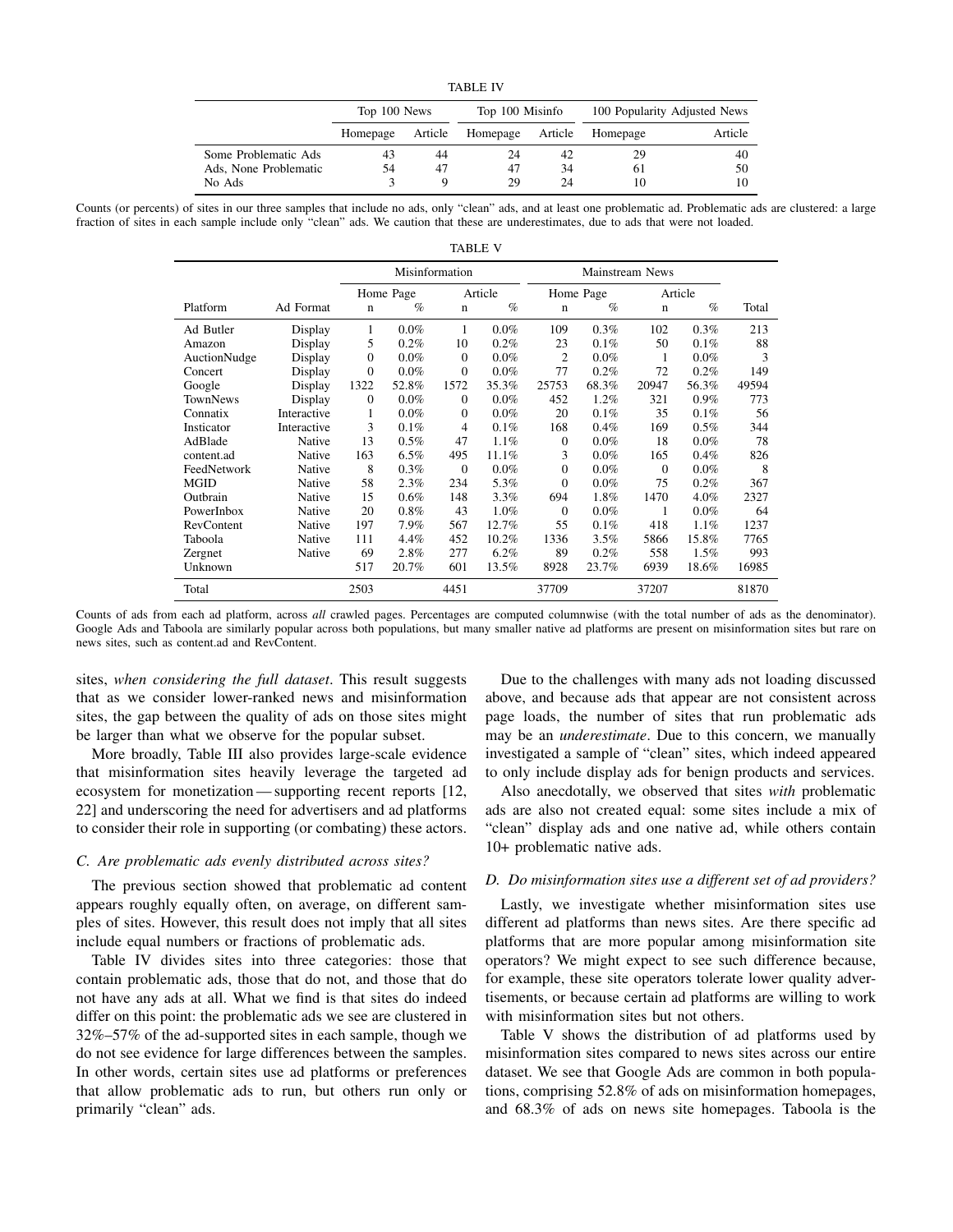second most common ad platform and most common native ad platform, especially on article pages, making up 10.2% and 15.8% of ads on misinformation and news article pages. However, we see that certain native ad providers, such as content.ad, RevContent, and Zergnet, are much more popular among misinformation sites. We note that these ad platforms also run high proportions of problematic ads (see Table I).

Our results suggest that misinformation sites appear largely to be able to work with the same types of ad platforms as mainstream news sites — i.e., we do not see much evidence that they have been systematically "deplatformed" by any major providers. These results are consistent with prior work from GDI showing that misinformation sites generate revenue from roughly the same ad exchanges as mainstream news sites [22]. Our data also suggests that with the exception of Taboola, mainstream news sites tend to avoid using many native ad platforms that misinformation sites use, perhaps due to the low quality ad content served by those platforms.

## V. DISCUSSION AND CONCLUSION

We argue that problematic content of online—particularly native — ads should be a subject of systematic study by the computer security and privacy community. In this paper, we provide initial results, which raise many additional questions and lay a foundation for future work. For example:

*Larger-Scale Systematic Measurement.* Our work considers a small set of popular sites. While these are (by definition) the sites users are most likely to visit, our results raise the question of how things look in the longer tail. For example, perhaps lower-ranked sites tolerate more problematic ads, or perhaps (as suggested by Table III) lower-ranked misinformation sites are worse than similarly-ranked news sites. One key challenge to a larger-scale analysis is the need for *automated classification* of problematic ad content; future work might build on our labels in the Appendix and prior work on clickbait or adversarial ad detection (e.g., [10, 53, 58]). The methodology we present can also lay a foundation for future measurements, but we highlight several additional *measurement challenges* that must be addressed: (1) classifying problematic ads often requires considering both the ad itself and the landing page, but automatically clicking on ads should be thought through carefully given that it impacts the ad ecosystem, and (2) many ads were not loaded by our crawler (perhaps due to anomaly detection by ad networks due to our clicking). Prior work on tracking detection either did not have to contend with the challenge of ads not loading due to anomaly detection (because it did not require clicking on ads) or did not notice the limitation (because it did not inspect ads visually).

*Role of Ad Targeting.* The types of ads that appear on a website result from a combination of the ad platform's policies and partners, options chosen by site's owner, and the ad platform's targeting of the end user. We described and used a methodology that isolated ad targeting based on hosting site, not the user. While we studied news and misinformation sites, other types of sites warrant investigation (e.g., sites targeted at children). Additionally, we hypothesize that there is an interplay between problematic ad content and the fine-grained (and privacy-invasive) *user targeting* enabled by today's online ad ecosystem. Who is being targeted with different types of problematic ads? Are there some potentially vulnerable populations (e.g., seniors, or people who frequently visit known misinformation sites) being disproportionately exploited?

*Understanding and Differentiating Impacts on Users.* Beyond studying the ad ecosystem technically via web measurement, it is crucial to also study the actual *human impacts* of these problematic ad practices. Not all of the practices we discuss are equally harmful, and to combat them, particularly through policy and regulation, we must understand their relative harms. For example, false advertising and scams are not only problematic but illegal under existing regulations. But is "clickbait" merely annoying, or actively harmful? Future work should conduct user studies to help clarify these harms. For example, how do people actually perceive and interact with these ads? How much time do people spend on low-quality sites reached via ads, and how do they value that time compared to the time they spend elsewhere on the web? How well do the various "dark patterns" we see work in practice, and on which types of users — are some manipulative techniques disproportionately successful, and are some users particularly vulnerable? While prior work in the marketing literature has considered related issues (e.g., [9, 11, 13, 32]), these works typically focus on deception in legitimate product ads and/or do not include largescale measurement studies.

*Defenses: Policies, Regulations, Tools.* Many ad platforms, including native ad platforms, have explicit policies against problematic ad content (e.g., [25, 61]). In our analysis, however, we saw many examples of ads that either violate these policies or only technically meet them. Understanding the root cause of this discrepancy requires further investigation: perhaps some violating ads are difficult to detect, some policies are inconsistently enforced, or the policies as written are insufficient to prevent the types of ads we identified as problematic. At the same time, some types of problematic ads may be annoying, but are not sufficiently problematic to ban outright (especially by U.S. regulatory agencies, which are constrained by the First Amendment). Combining systematic web measurements with user studies (proposed above) to understand the concrete impacts on end users may provide clarity on where to draw the line. Beyond policy, technical defenses may play an immediate role in helping end users. For example, future work might explore designing and evaluating a browser extension that detects and warns users of problematic content in ads, or that blocks only problematic ads.

*Last Word.* The potential harms of online ads have become a core interest of the computer security and privacy community in the last decade. In this work, we expand that focus to consider the visible content of advertisements. We aim for our work to lay the foundation to rich future investigations into this aspect of the online ad ecosystem, ultimately reducing the spread of misinformation and other low-quality content online.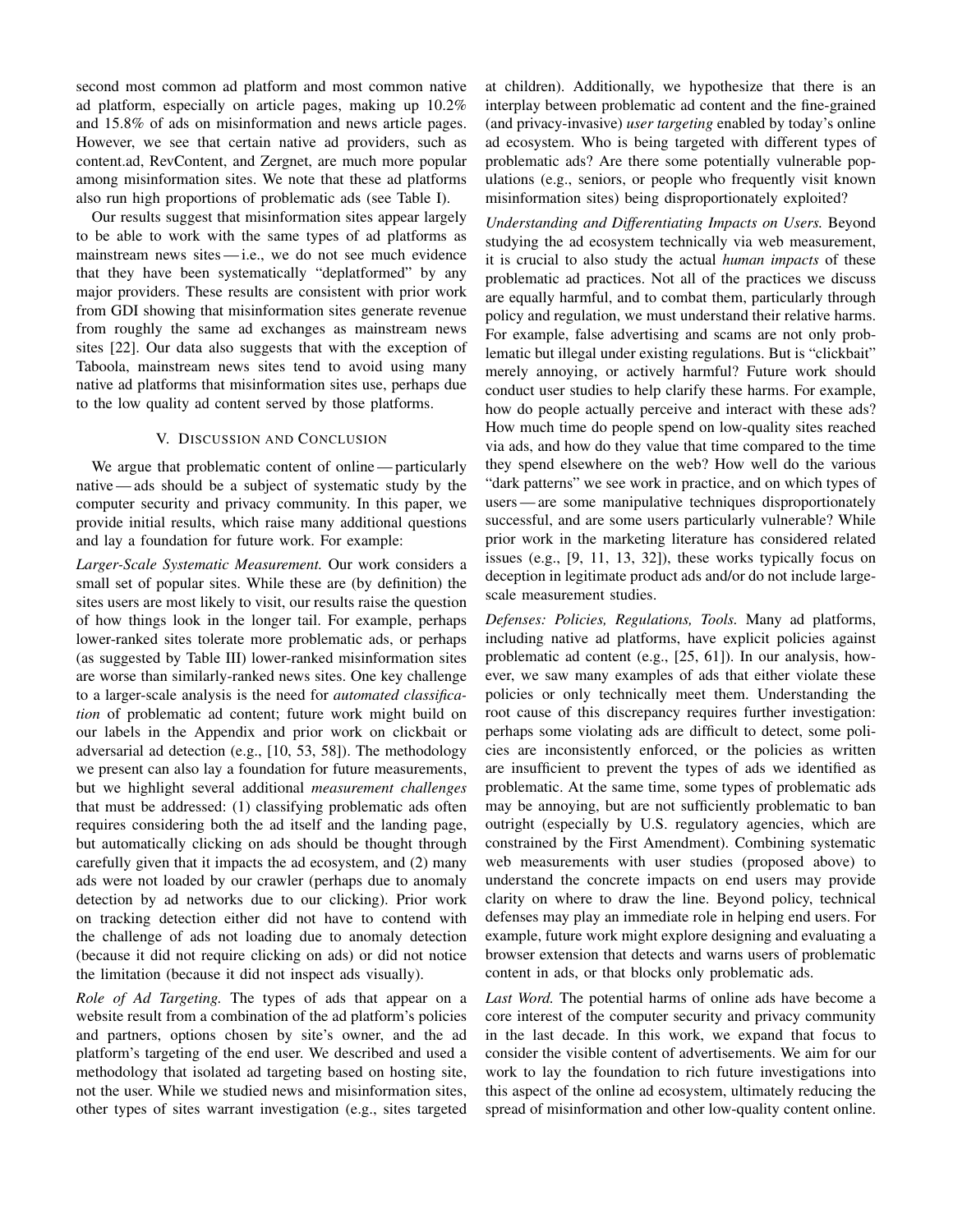#### ACKNOWLEDGEMENTS

We thank Ryan Calo for helpful discussions and feedback on earlier versions of this work. We also thank Christine Chen and Ivan Evtimov for help developing and refining the qualitative codebook. This work is supported in part by the National Science Foundation under Awards CNS-1565252 and CNS-1651230.

#### REFERENCES

- [1] Alexa Web Information Service, "Alexa Top Sites by Category - Top/News/Alternative," https://www.alexa. com/topsites/category/Top/News/Alternative, accessed on 2019-07-24.
- [2] Alexander Smith and Vladimir Banic, "Fake News: How a Partying Macedonian Teen Earns Thousands Publishing Lies," NBC News, December 2016, https://www.nbcnews.com/news/world/fake-news-howpartying-macedonian-teen-earns-thousands-publishinglies-n692451.
- [3] M. A. Amazeen and B. W. Wojdynski, "Reducing native advertising deception: Revisiting the antecedents and consequences of persuasion knowledge in digital news contexts," *Mass Communication and Society*, vol. 22, no. 2, pp. 222–247, 2019.
- [4] Amazon, "Alexa Web Information Service API," https: //awis.alexa.com/.
- [5] A. Aribarg and E. M. Schwartz, "Native advertising in online news: Trade-offs among clicks, brand recognition, and website trustworthiness," *Journal of Marketing Research*, vol. 57, no. 1, pp. 20–34, 2020. [Online]. Available: https://doi.org/10.1177/0022243719879711
- [6] M. A. Bashir, S. Arshad, W. Robertson, and C. Wilson, "Tracing information flows between ad exchanges using retargeted ads," in *25th USENIX Security Symposium*, 2016.
- [7] C. Bösch, B. Erb, F. Kargl, H. Kopp, and S. Pfattheicher, "Tales from the dark side: Privacy dark strategies and privacy dark patterns," *Proceedings on Privacy Enhancing Technologies*, vol. 2016, no. 4, p. 237–254, jul 2016.
- [8] H. Brignull, "Dark patterns," 2019, https://www. darkpatterns.org/.
- [9] C. Campbell and P. E. Grimm, "The challenges native advertising poses: Exploring potential federal trade commission responses and identifying research needs," *Journal of Public Policy & Marketing*, vol. 38, no. 1, pp. 110–123, 2019.
- [10] A. Chakraborty, B. Paranjape, S. Kakarla, and N. Ganguly, "Stop clickbait: Detecting and preventing clickbaits in online news media," in *IEEE/ACM International Conference on Advances in Social Networks Analysis and Mining (ASONAM)*, 2016.
- [11] A. W. Craig, Y. K. Loureiro, S. Wood, and J. M. Vendemia, "Suspicious minds: Exploring neural processes during exposure to deceptive advertising," *Journal of Marketing Research*, vol. 49, no. 3, pp. 361–372, 2012.
- [12] L. G. Crovitz, "How Amazon, Geico and Walmart fund propaganda," The New York Times, Jan. 2020, https://www.nytimes.com/2020/01/21/opinion/ fake-news-russia-ads.html.
- [13] P. R. Darke and R. J. B. Ritchie, "The defensive consumer: Advertising deception, defensive processing, and distrust," *Journal of Marketing Research*, vol. 44, no. 1, pp. 114–127, 2007.
- [14] P. Dave and C. Bing, "Russian disinformation on YouTube draws ads, lacks warning labels: researchers," Jun. 2019, https://www.reuters.com/article/us-alphabetgoogle-youtube-russia/russian-disinformation-onyoutube-draws-ads-lacks-warning-labels-researchersidUSKCN1T80JP.
- [15] Easylist Filter List Project, "Easylist," https://easylist.to.
- [16] S. Englehardt and A. Narayanan, "Online tracking: A 1million-site measurement and analysis," in *ACM Conference on Computer and Communications Security (CCS)*, 2016.
- [17] M. Eslami, S. R. K. Kumaran, C. Sandvig, and K. Karahalios, "Communicating algorithmic process in online behavioral advertising," in *ACM Conference on Human Factors in Computing Systems (CHI)*, 2018.
- [18] FactCheck.org, "Misinformation directory," https://www.factcheck.org/2017/07/websites-postfake-satirical-stories/.
- [19] I. Faizullabhoy and A. Korolova, "Facebook's advertising platform: New attack vectors and the need for interventions," in *Workshop on Consumer Protection (ConPro)*, 2018.
- [20] Federal Trade Commission, "An Exploration of Consumers' Advertising Recognition in the Contexts of Search Engines and Native Advertising," https://www.ftc.gov/reports/blurred-lines-explorationconsumers-advertising-recognition-contexts-searchengines-native, December 2017.
- [21] Global Disinformation Index, "Cutting the Funding of Disinformation: The Ad-Tech Solution," May 2019, https://disinformationindex.org/wpcontent/uploads/2019/05/GDI\_Report\_Screen\_AW2.pdf.
- [22] ——, "The Quarter Billion Dollar Question: How is Disinformation Gaming Ad Tech?" Sep. 2019, https://disinformationindex.org/wp-content/uploads/ 2019/09/GDI Ad-tech Report Screen AW16.pdf.
- [23] B. Goggin, "7,800 people have lost their jobs so far this year in a media landslide," https://www.businessinsider.com/2019-media-layoffsjob-cuts-at-buzzfeed-huffpost-vice-details-2019-2, December 2019.
- [24] Google, "Ad Manager and Ad Exchange program policies - Prevent malware in ad content," https://support.google.com/admanager/answer/181490? hl=en&ref\_topic=28145.
- [25] ——, "Google Ads policies," https://support.google.com/ adspolicy/answer/6008942.
- [26] ——, "Puppeteer," https://developers.google.com/web/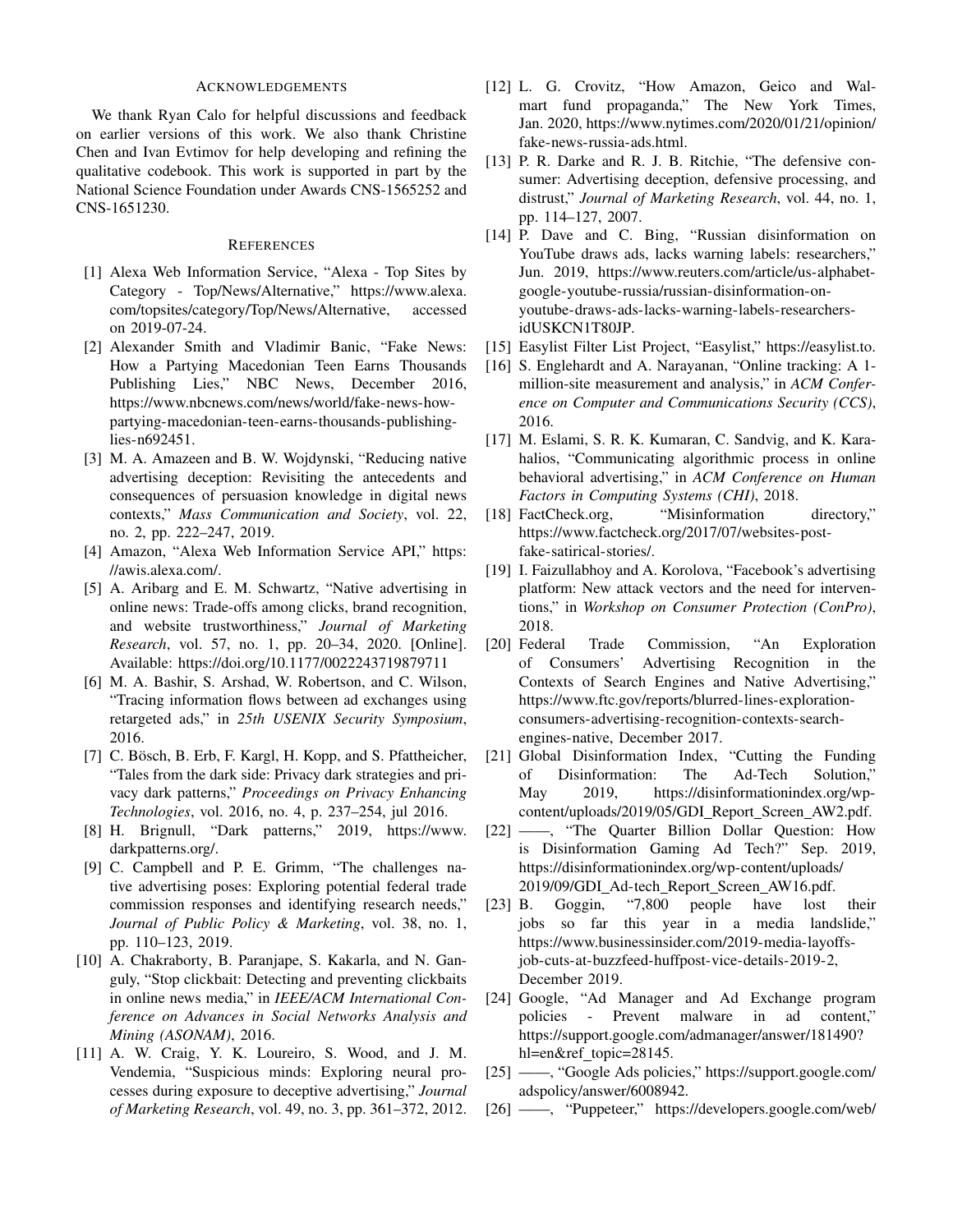tools/puppeteer/.

- [27] C. M. Gray, Y. Kou, B. Battles, J. Hoggatt, and A. L. Toombs, "The dark (patterns) side of UX design," in *CHI Conference on Human Factors in Computing Systems*, 2018.
- [28] E. Grieco, N. Sumida, and S. Fedeli, "About a third of large U.S. newspapers have suffered layoffs since 2017," https://www.pewresearch.org/facttank/2018/07/23/about-a-third-of-large-u-s-newspapershave-suffered-layoffs-since-2017/, July 2018.
- [29] C. Herbert, "The fake news codex," http://www. fakenewscodex.com, December 2018.
- [30] D. A. Hyman, D. J. Franklyn, C. Yee, and M. Rahmati, "Going Native: Can Consumers Recognize Native Advertising? Does it Matter?" 19 Yale J.L. & Tech. 77, 2017.
- [31] C. Jack, "Lexicon of lies: Terms for problematic information," Data & Society, Aug. 2017.
- [32] G. V. Johar, "Consumer involvement and deception from implied advertising claims," *Journal of Marketing Research*, vol. 32, no. 3, pp. 267–279, 1995.
- [33] Joshua Gillin, "The more outrageous, the better: How clickbait ads make money for fake news sites," https: //www.politifact.com/punditfact/article/2017/oct/04/ more-outrageous-better-how-clickbait-ads-make-mone/, October 2017.
- [34] D. Keating, K. Schaul, and L. Shapiro, "The Facebook ads Russians targeted at different groups," The Washington Post, Nov. 2017, https://www.washingtonpost.com/ graphics/2017/business/russian-ads-facebook-targeting/.
- [35] Kim LaCapria, "Snopes' field guide to fake news sites and hoax purveyors," Snopes, January 2016, https://www. snopes.com/news/2016/01/14/fake-news-sites/.
- [36] Laura Kloot, "Native Ads vs. Display Ads: What are the differences?" https://www.outbrain.com/blog/native-adsvs-display-ads/, July 2018.
- [37] M. Lécuyer, G. Ducoffe, F. Lan, A. Papancea, T. Petsios, R. Spahn, A. Chaintreau, and R. Geambasu, "Xray: Enhancing the web's transparency with differential correlation," in *23rd USENIX Security Symposium*, 2014.
- [38] M. Lecuyer, R. Spahn, Y. Spiliopolous, A. Chaintreau, R. Geambasu, and D. Hsu, "Sunlight: Fine-grained targeting detection at scale with statistical confidence," in *ACM Conference on Computer and Communications Security (CCS)*, 2015.
- [39] A. Lerner, A. K. Simpson, T. Kohno, and F. Roesner, "Internet Jones and the Raiders of the Lost Trackers: An Archaeological Study of Web Tracking from 1996 to 2016," in *25th USENIX Security Symposium*, 2016.
- [40] Z. Li, K. Zhang, Y. Xie, F. Yu, and X. Wang, "Knowing your enemy: Understanding and detecting malicious web advertising," in *ACM Conference on Computer and Communications Security (CCS)*, 2012.
- [41] J. Mahoney, "A Complete Taxonomy of Internet Chum," The Awl, June 2015, https://www.theawl.com/2015/06/acomplete-taxonomy-of-internet-chum/.
- [42] A. Mathur, G. Acar, M. Friedman, E. Lucherini, J. Mayer, M. Chetty, and A. Narayanan, "Dark patterns at scale: Findings from a crawl of 11k shopping websites," *Proceedings of the ACM on Human-Computer Interaction (CSCW)*, 2019.
- [43] A. Mathur, A. Narayanan, and M. Chetty, "Endorsements on Social Media: An Empirical Study of Affiliate Marketing Disclosures on YouTube and Pinterest," *Proceedings of the ACM on Human-Computer Interaction (CSCW)*, vol. 2, Nov. 2018.
- [44] Media Bias/Fact Check Team, "Media Bias/Fact Check: The Most Comprehensive Media Bias Resource," https: //mediabiasfactcheck.com/fake-news/.
- [45] Mozilla, "mozilla/readability," https://github.com/ mozilla/readability.
- [46] T. Nelms, R. Perdisci, M. Antonakakis, and M. Ahamad, "Towards measuring and mitigating social engineering software download attacks," in *25th USENIX Security Symposium*, 2016.
- [47] C. Newton, "You might also like this story about weaponized clickbait," The Verge, apr 2014, https://www.theverge.com/2014/4/22/5639892/howweaponized-clickbait-took-over-the-web.
- [48] N. Nikiforakis, A. Kapravelos, W. Joosen, C. Krügel, F. Piessens, and G. Vigna, "Cookieless monster: Exploring the ecosystem of web-based device fingerprinting," *IEEE Symposium on Security and Privacy*, pp. 541–555, 2013.
- [49] M. Nouwens, I. Liccardi, M. Veale, D. Karger, and L. Kagal, "Dark patterns after the GDPR: Scraping consent pop-ups and demonstrating their influence," in *CHI Conference on Human Factors in Computing Systems*, 2020.
- [50] A. Ohlheiser, "This is how Facebook's fake-news writers make money," Washington Post, Nov. 2016, https://www.washingtonpost.com/news/theintersect/wp/2016/11/18/this-is-how-the-internets-fakenews-writers-make-money/.
- [51] OpenSources Contributors, "Opensources," https://github.com/OpenSourcesGroup/opensources, April 2017.
- [52] Politifact, "Fact-checking U.S. politics," https://www. politifact.com/.
- [53] M. Potthast, T. Gollub, M. Hagen, and B. Stein, "The clickbait challenge 2017: Towards a regression model for clickbait strength," 2018.
- [54] PropOrNot Team, "Is it propaganda or not?: Your friendly neighborhood propaganda identification service, since 2016!" http://www.propornot.com/p/home.html.
- [55] V. Rastogi, R. Shao, Y. Chen, X. Pan, S. Zou, and R. Riley, "Are these ads safe: Detecting hidden attacks through the mobile app-web interfaces," in *NDSS*, 2016.
- [56] F. Roesner, T. Kohno, and D. Wetherall, "Detecting and defending against third-party tracking on the web," in *USENIX Symposium on Networked Systems Design and Implementation (NSDI)*, 2012.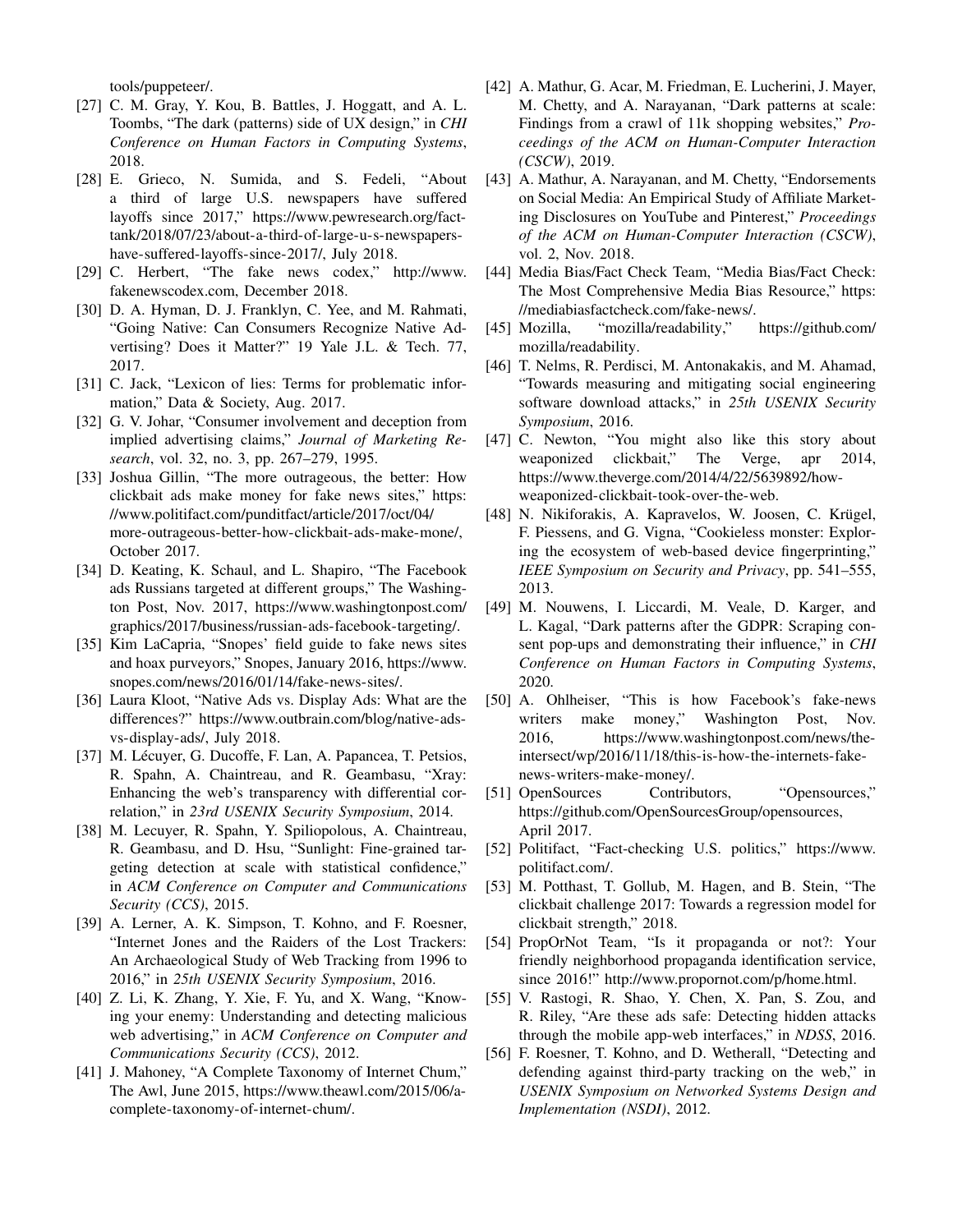- [57] Sapna Maheshwari and John Herrman, "Publishers Are Rethinking Those 'Around the Web' Ads," https://www.nytimes.com/2016/10/31/business/media/ publishers-rethink-outbrain-taboola-ads.html, October 2016.
- [58] D. Sculley, M. E. Otey, M. Pohl, B. Spitznagel, J. Hainsworth, and Y. Zhou, "Detecting adversarial advertisements in the wild," in *ACM SIGKDD International Conference on Knowledge Discovery and Data Mining (KDD)*, 2011.
- [59] Sharon Hurley Hall, "Native Ads vs. Display Ads," https://blog.taboola.com/native-ads-vs-display-ads/, November 2019.
- [60] M. Swart, A. Mathur, and M. Chetty, "Is This An Ad? Help Us Identify Misleading Content On YouTube," Freedom to Tinker, Jul. 2019, https://freedom-to-tinker.com/2019/07/09/is-this-anad-help-us-identify-misleading-content-on-youtube/.
- [61] Taboola, "Advertising content policies overview," https: //help.taboola.com/hc/en-us/articles/115007287467- Advertising-Content-Policies-Overview.
- [62] J. Temperton, "We need to talk about the internet's fake ads problem," Wired, March 2017, https://www.wired.co. uk/article/fake-news-outbrain-taboola-hillary-clinton.
- [63] K. Tiffany, "A mysterious gut doctor is begging americans to throw out "this vegetable" now. but, like, which?" Vox, May 2019, https://www.vox.com/thegoods/2019/5/8/18537279/chum-box-weird-sponsoredlinks-gut-doctor.
- [64] B. Ur, P. G. Leon, L. F. Cranor, R. Shay, and Y. Wang, "Smart, useful, scary, creepy: Perceptions of online behavioral advertising," in *Symposium on Usable Privacy and Security (SOUPS)*, 2012.
- [65] G. Venkatadri, A. Andreou, Y. Liu, A. Mislove, K. P. Gummadi, P. Loiseau, and O. Goga, "Privacy Risks with Facebook's PII-Based Targeting: Auditing a Data Broker's Advertising Interface," in *IEEE Symposium on Security and Privacy*, 2018.
- [66] P. Vines, F. Roesner, and T. Kohno, "Exploring ADINT: Using Ad Targeting for Surveillance on a Budget - or - How Alice Can Buy Ads to Track Bob," in *Workshop on Privacy in the Electronic Society (WPES)*, 2017.
- [67] B. W. Wojdynski, "The deceptiveness of sponsored news articles: How readers recognize and perceive native advertising," *American Behavioral Scientist*, vol. 60, no. 12, pp. 1475–1491, 2016.
- [68] B. W. Wojdynski and N. J. Evans, "Going native: Effects of disclosure position and language on the recognition and evaluation of online native advertising," *Journal of Advertising*, vol. 45, no. 2, pp. 157–168, 2016.
- [69] X. Xing, W. Meng, B. Lee, U. Weinsberg, A. Sheth, R. Perdisci, and W. Lee, "Understanding malvertising through ad-injecting browser extensions," in *24th International Conference on World Wide Web (WWW)*, 2015.
- [70] A. Zarras, A. Kapravelos, G. Stringhini, T. Holz, C. Kruegel, and G. Vigna, "The dark alleys of Madi-

son Avenue: Understanding malicious advertisements," in *ACM Internet Measurement Conference*, 2014.